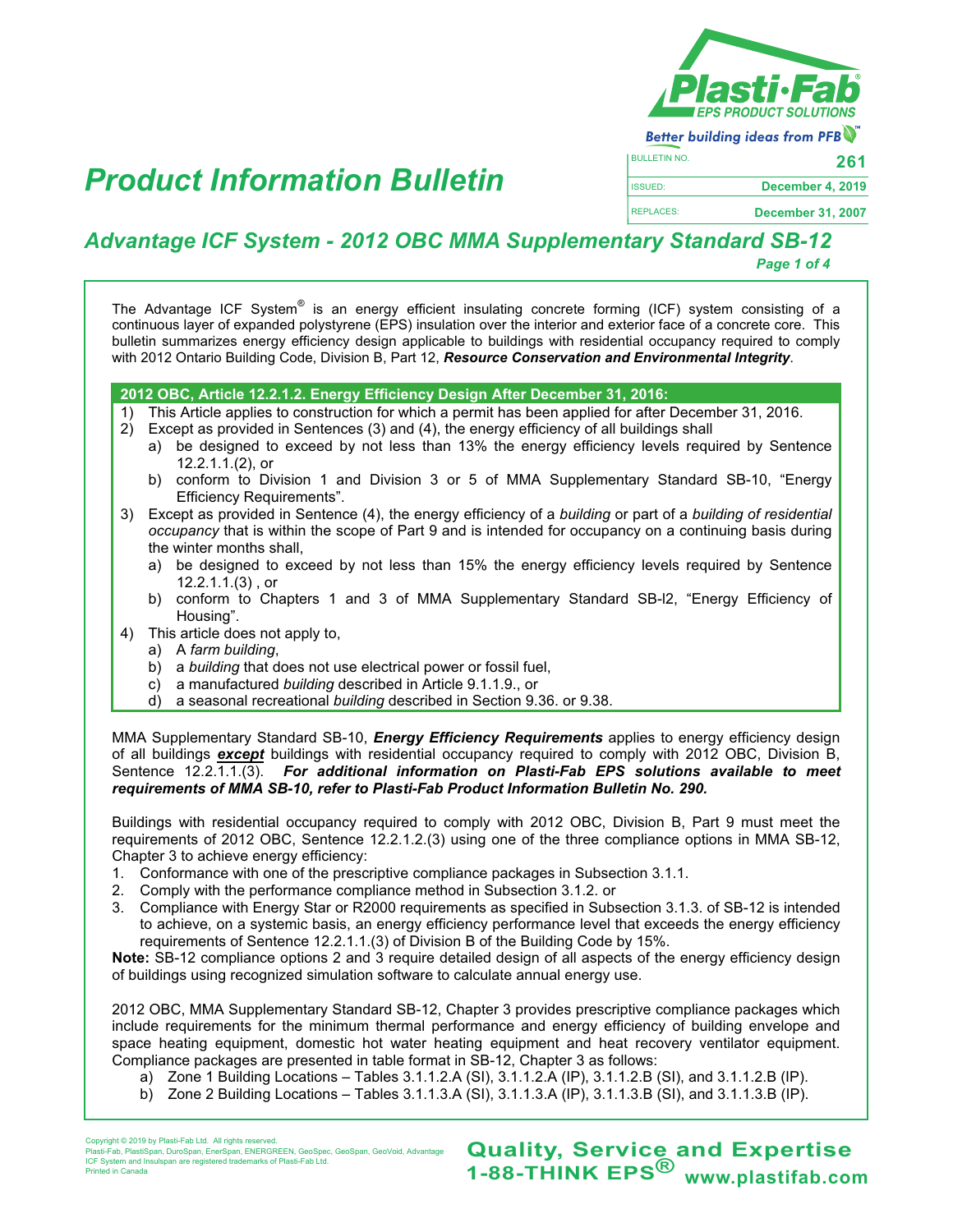

Advantage ICF System - 2012 OBC MMA Supplementary Standard SB-12 **Product Information Bulletin 261** Page 2 of 4

NOTE: Thermal performance for wall and ceiling components listed in the tables are either minimum nominal RSI (R)-value for the thermal insulation component only, minimum effective RSI (R) for entire wall or roof assembly – expressed in SI units of  $(m^2 K)/W$  or IP units of  $(H^2 \cdot hr \cdot F)/B T U -$  or maximum U-value (overall thermal transmittance) for the entire wall or roof assembly) – expressed in SI units of W/( $m^2$ ·K) or IP units of BTU/(ft<sup>2</sup>•hr•°F).

Climate Zones 1 and 2 are illustrated in Figure 1. Heating degree days (HHD) extracted from climatic data in 2012 OBC, Supplementary Standards SB-1 for some building locations are provided in Table 1.





|  | Table 1 - Climate Zone Locations: 2012 OBC, SB-1 |  |  |  |  |
|--|--------------------------------------------------|--|--|--|--|
|--|--------------------------------------------------|--|--|--|--|

| Zone 1 – Less than 5,000 Heating Degree Days |            | Zone 2 – 5,000 Heating Degree Days or Greater |            |                     |            |          |            |
|----------------------------------------------|------------|-----------------------------------------------|------------|---------------------|------------|----------|------------|
| <b>Location</b>                              | <b>HDD</b> | Location                                      | <b>HDD</b> | <b>Location</b>     | <b>HDD</b> | Location | <b>HDD</b> |
| Windsor                                      | 3400       | Kingston                                      | 4000       | North Bay           | 5150       | Timmins  | 5940       |
| <b>Hamilton</b>                              | 3460       | <b>Brampton</b>                               | 4100       | Sudbury             | 5180       | Matheson | 6080       |
| Toronto                                      | 3520       | Waterloo                                      | 4200       | <b>Fort Frances</b> | 5440       | Jellicoe | 6400       |
| Ajax                                         | 3820       | Ottawa                                        | 4440       | Thunder Bay         | 5650       | Nakina   | 6500       |
| Mississauga                                  | 3880       | Sault Ste, Marie                              | 4960       | Dryden              | 5850       | Moosonee | 6800       |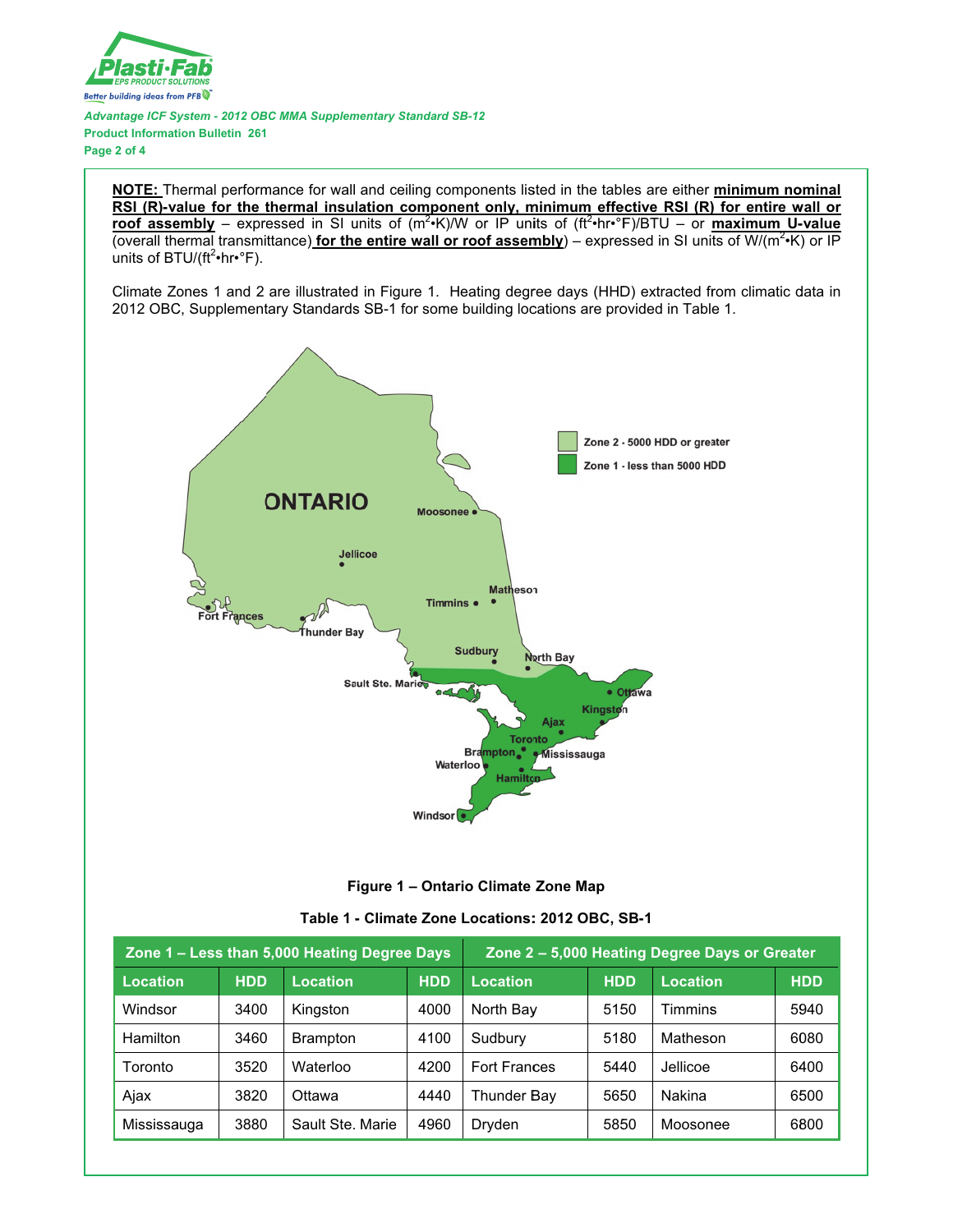

*Advantage ICF System - 2012 OBC MMA Supplementary Standard SB-12* **Product Information Bulletin 261**

**Page 3 of 4**

Table 2 provides Advantage ICF System wall options that meet minimum RSI (R-value) per 2012 OBC, MMAH Supplementary Standard SB-12, Chapter 2 for various compliance packages.

### **Table 2 - Advantage ICF System Options for Above-Grade Wall Applications**

| <b>MMA SB-12</b><br><b>Compliance Package</b>                            | <b>MMA SB-12</b><br>Effective RSI $(R)^1$ |                                                |
|--------------------------------------------------------------------------|-------------------------------------------|------------------------------------------------|
| Zone 1 – Table 3.1.1.2.A – Space Heating Equipment with AFUE $\geq$ 92%  |                                           |                                                |
| A1                                                                       | 3.00(17.0)                                | 152 mm $(6")$                                  |
| A2, A5                                                                   | 3.58(20.3)                                | <b>Advantage ICF System<sup>2</sup></b>        |
| A3                                                                       | 3.28(18.6)                                | Wall with $2$ panels $@$ 2                     |
| A4, A6                                                                   | 3.77(21.4)                                | $5/8" = 5\frac{1}{4}"$<br>CAN/ULC-S701, Type 2 |
| Zone 1 – Table 3.1.1.2.B – Space Heating Equipment with $AFUE \geq 90\%$ | <b>EPS Insulation</b>                     |                                                |
| <b>B1, B2</b>                                                            | 3.77(21.4)                                | $RSI_{eff}$ (R <sub>eff</sub> ) = 4.14 (23.5)  |
| Zone 2 – Table 3.1.1.3.A – Space Heating Equipment with AFUE $\geq$ 94%  |                                           |                                                |
| A1                                                                       | 3.58(20.3)                                |                                                |
| A <sub>3</sub>                                                           | 3.77(21.4)                                |                                                |

## **Table 1 Notes:**<br>1. The effective

The effective RSI/R values for all compliance packages include the entire exposed above grade wall assembly components, from interior air film to exterior air film.

2. The Advantage ICF System is permitted to be used in lieu of any assembly where the effective RSI value of the Advantage ICF wall assembly is the same or better than the effective RSI/R value required for a wall assembly for any of the compliance packages. See Table 4 for examples of effective RSI/R for Advantage ICF wall assemblies.

Table 3 provides examples of Advantage ICF System wall options that can be used to meet minimum effective RSI/R value per OBC 2012, MMA SB-12, Chapter 3 for basement wall (below grade foundation) applications.

### **Table 3 – Advantage ICF System Options for Below Grade Walls**

| rapic of Advantage for Oyotem Options for Before Orado Hans              |                                                                                |                                                     |  |  |  |
|--------------------------------------------------------------------------|--------------------------------------------------------------------------------|-----------------------------------------------------|--|--|--|
| <b>MMA SB-12</b><br><b>Compliance Package</b>                            | <b>MMA SB-12</b><br>Effective RSI $(R)^1$                                      |                                                     |  |  |  |
| Zone 1 – Table 3.1.1.2.A – Space Heating Equipment with AFUE $\geq$ 92%  |                                                                                |                                                     |  |  |  |
| A1, A3, A4, A6                                                           | 3.72(21.1)                                                                     |                                                     |  |  |  |
| A2                                                                       | 3.67(20.8)                                                                     |                                                     |  |  |  |
| A5                                                                       | 2.81(16.0)                                                                     | 152 mm (6")<br><b>Advantage ICF</b>                 |  |  |  |
|                                                                          | Zone 1 - Table 3.1.1.2.B - Space Heating Equipment with $84\% \leq$ AFUE < 92% | System <sup>2</sup>                                 |  |  |  |
| B1, B3, B5, B6                                                           | 3.72(21.1)                                                                     | Wall with 2 panels $@2$                             |  |  |  |
| B <sub>2</sub> , B <sub>4</sub>                                          | 3.67(20.8)                                                                     | $5/8" = 5\frac{1}{4}"$<br><b>CAN/ULC-S701, Type</b> |  |  |  |
| Zone 2 – Table 3.1.1.3.A – Space Heating Equipment with AFUE $\geq$ 92%  |                                                                                | <b>2 EPS Insulation</b>                             |  |  |  |
| A1 to A6                                                                 | 3.72(21.1)                                                                     | $RSI_{eff} (R_{eff}) = 4.14$<br>(23.5)              |  |  |  |
| Zone $2$ – Table 3.1.1.3.B – Space Heating Equipment with 84% $\geq$ 90% |                                                                                |                                                     |  |  |  |
| <b>B1</b>                                                                | 3.72(21.1)                                                                     |                                                     |  |  |  |
| <b>B2</b>                                                                | 3.67(20.8)                                                                     |                                                     |  |  |  |
| <b>B3, B4</b>                                                            | 4.43(25.2)                                                                     |                                                     |  |  |  |
| <b>B5, B6</b>                                                            | 4.70 (26.7)                                                                    |                                                     |  |  |  |

#### **Table 2 Notes:**

1. The effective RSI/R values for all compliance packages include the entire exposed above grade wall assembly components, from interior air film to exterior air film.